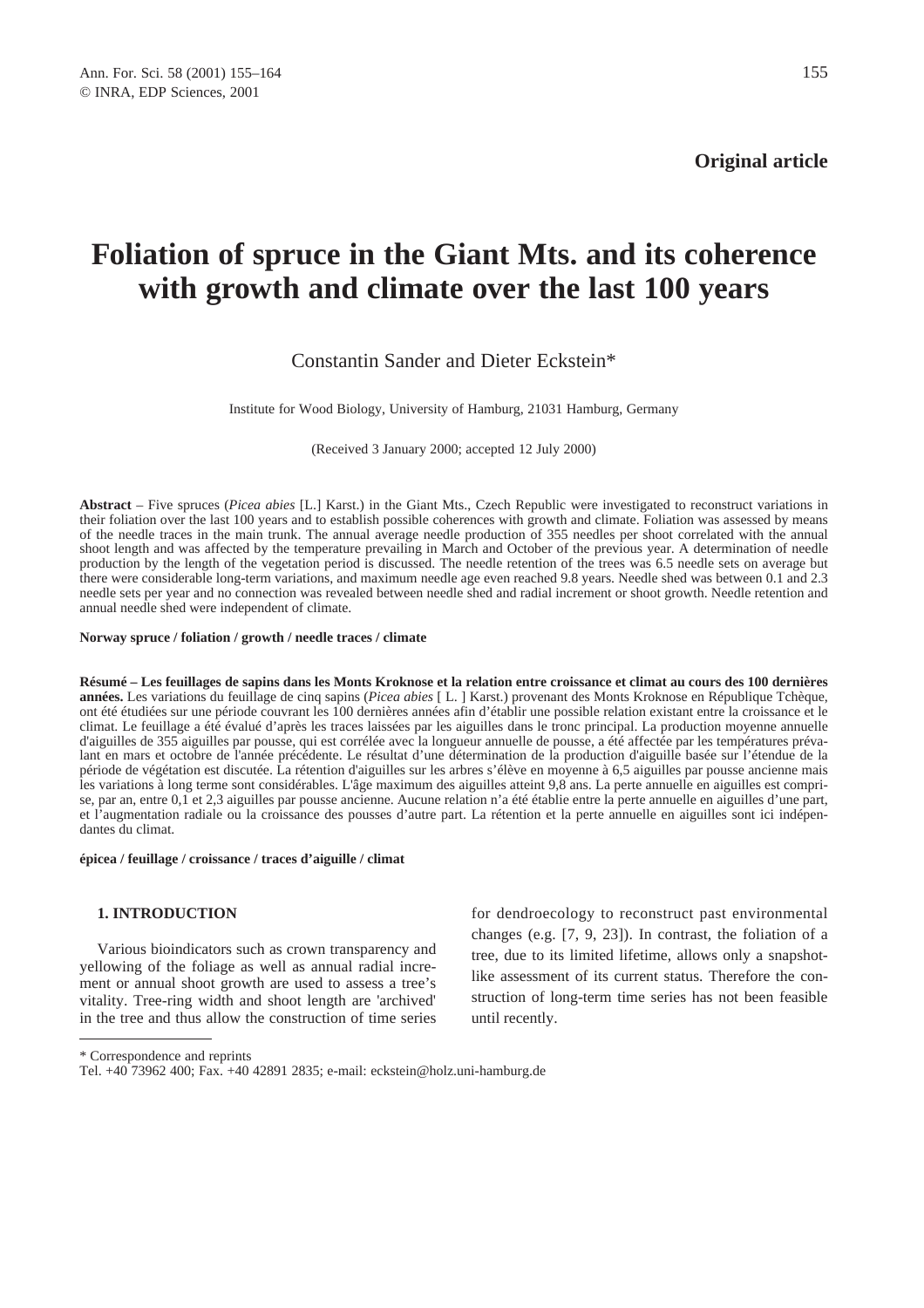However, Kurkela and Jalkanen [20] introduced a new method – the so-called needle trace method (NTM) – which allows the reconstruction of the foliation of conifers. They counted the needle traces of pine (*Pinus sylvestris* L.*)* to record past needle retention and annual needle loss and used this information, for example, in forest pathology [17]. Sander and Eckstein [25, 26] applied the same method to spruce (*Picea abies* [L.] Karst.) and proved that needle retention on the main stem is an adequate representation of needle retention within the entire crown of a tree.

The present study focuses on the retrospective assessment of the past foliation of spruce and its dependence on various growth parameters and climate. Although the coherence between the assimilative apparatus and biomass production of trees has already been reported earlier (e.g. [29, 31, 32]), there has so far been no investigation of how annual changes in foliation affect shoot growth and cambial activity, and no time-series approach to this question has hitherto been undertaken.

# **2. MATERIALS AND METHODS**

# **2.1. Materials**

Five spruce trees were chosen in a forest in the Giant Mts., Czech Republic at 800 m a.s.l. (*table I*). The site was dominated by diluvial impact but was hardly sloped. The study trees were dominant or co-dominant in a closed canopy stand, between 28 and 37 m tall, and ca. 120 years old. They were felled and the trunks dissected

**Table I.** Sample site and climate stations in the study area.

into logs of 2 m in length; the branches were removed. Air pollution impact was monitored for the mountainous and subalpine areas in the Giant Mts. during the 1970s and 1980s [27, 30] but it is not known whether any pollutants affected the sample site. However, there was no damage of actual foliation visible.

## **2.2. Growth variables**

Each shoot length was measured between two adjacent branch whorls after cutting the shoots axially along the pith. Medial twigs – twigs between the nodii – appear quite regularly and can in some cases be mixed up with whorl branches, so care must be taken when assessing shoot length. The tree-ring widths were recorded on two radii of the cross sectional area using a treering measuring table. The time series obtained were cross-dated between trees [28]. The series of the lowermost four shoots were used for calculating an arithmetic mean series per tree. Subsequently these series were aggregated into a mean tree-ring width chronology of all trees.

## **2.3. Climate data**

To calculate climate-growth relationships, climate data of both monthly mean temperature and monthly precipitation sums were used (*table I*). Homogeneous temperature series from the stations Harrachov, Benecko and Desna Souš were provided by Brádzil (University

| Location           | Co-ordinates      | Elevation (m) | Data-type            | Data period |  |
|--------------------|-------------------|---------------|----------------------|-------------|--|
| Sample site        |                   |               |                      |             |  |
| Medvedi koleno     | $50^{\circ}45'$ N | 800           | Growth and foliation | 1877-1994   |  |
|                    | 15°37'E           |               |                      |             |  |
| Climate stations   |                   |               |                      |             |  |
| Harrachov          | $50^{\circ}46'$ N | 680/708       | Temp. $+$ precip.    | 1948-1990   |  |
|                    | $15^{\circ}26'E$  |               |                      |             |  |
| Snezka             | $50^{\circ}44'$ N | 1602          | Precip.              | 1931-1990   |  |
|                    | $15^{\circ}44'$ E |               |                      |             |  |
| Benecko            | $50^{\circ}40'$ N | 880           | Temp.                | 1946-1990   |  |
|                    | 15°33'E           |               |                      |             |  |
| Desna Souš         | $50^{\circ}46'$ N | 772           | Temp.                | 1930-1990   |  |
|                    | $15^{\circ}19'E$  |               |                      |             |  |
| Jakuszyce (Poland) | $50^{\circ}49'$ N | 871/910       | Precip.              | 1956-1988   |  |
|                    | $15^{\circ}21'E$  |               |                      |             |  |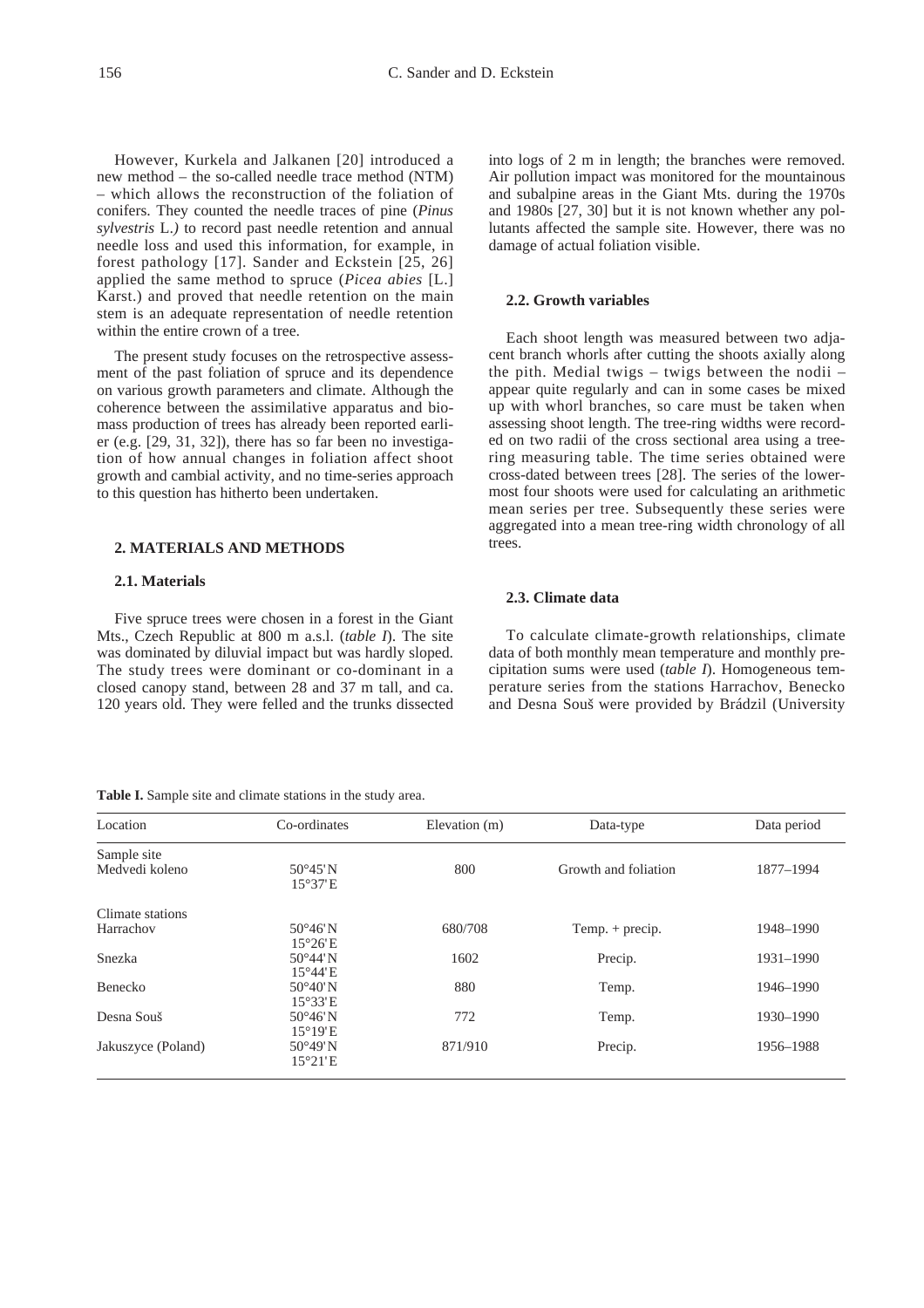Brno) [2]. The precipitation series from Harrachov, Snezka and Jakuszyce (Poland) were provided by Dobry (Botanical Institute Pruhonice) and checked for homogeneity following the procedure of Holmes et al. [14]. The mean annual temperature of these stations was 4.3 °C, the mean precipitation sum was 1 310 mm. Since no single climate series supplies an adequate representation of the sample site's climate, the series were transformed by calculating regional average departures from the overall series means for each month and year [15]. Two regional climate series – one for precipitation, one for temperature – were included in the analysis.

# **2.4. Revealing past needle retention**

As long as a needle is alive, it is supported by its needle trace. After the shedding of the needle, the trace will be sealed by further layers of wood. Thus, the longevity of a needle can be reconstructed retrospectively by the length of its needle trace in the wood. This mechanism can be used to reveal needle retention. The principle of needle trace assessment was first described by Kurkela and Jalkanen [20] for pine. They recorded the number of needle traces at the trunk for each shoot at its tangential surface and produced time series – analogous to tree-ring series. In spruce, however, the situation varies from pine. Whereas in pine the needle traces are represented by short shoots containing pith tissue and secondary xylem, in spruce and most other conifers of the Pinaceae family the needle traces consist of primary xylem tissue only (*figure 1*). Therefore the diameter of needle traces is much smaller for spruce than for pine. This anatomical difference makes the assessment with spruce more difficult and requires a modification of the method [25, 26]. Assessment of needle traces of spruce starts with the innermost tree ring close to the pith of each annual shoot. Sandblasting of the surface emphasises the varying hardness of the wooden tissue and the needle traces become visible as small "pins" (*figure 2*). They are arranged in diagonal lines according to the phyllotaxis of the needles. The innermost tree ring of a shoot represents the complete foliation of that shoot in the year of its formation. Subsequently the shoot is planed down tree ring by tree ring towards the bark and the needle traces are counted until finally, say after 8 or 9 years, no traces appear any more, i.e. the shoot in question is completely defoliated.

The foliation degree (DEG) of a young shoot with its complete set of needles is set as  $1.0$  (=100%), that of a completely defoliated (older) shoot as 0. The intermediate degrees of foliation were recorded in steps of 0.1 (*figure 3*).



**Figure 1.** Needle trace of *Picea abies* in a thin tangential section (20  $\mu$ m) of the secondary xylem, bar = 200  $\mu$ m.

DEG can be used to calculate the

– number of needle sets (SET) in year *t*, whereby  $\text{SET}_t = \sum^n \text{DEG}_t$ ,

– the annual needle shed (SHED) in year 
$$
t
$$
, whereby

$$
SHED = \sum_{a=0} \left( DEG_{t-1} - DEG_t \right).
$$

*n*

*a* = 0

In the equations *a* characterises the annual shoots from *0* (current) to *n* (oldest) while *t* is the year of the tree-ring and shoot formation. SET represents the number of needle-year classes which can be found on one axis in one and the same year, SHED is the number of needle sets which were shed from the previous to the current year.

The data were aggregated for all five trees by calculating arithmetic mean chronologies.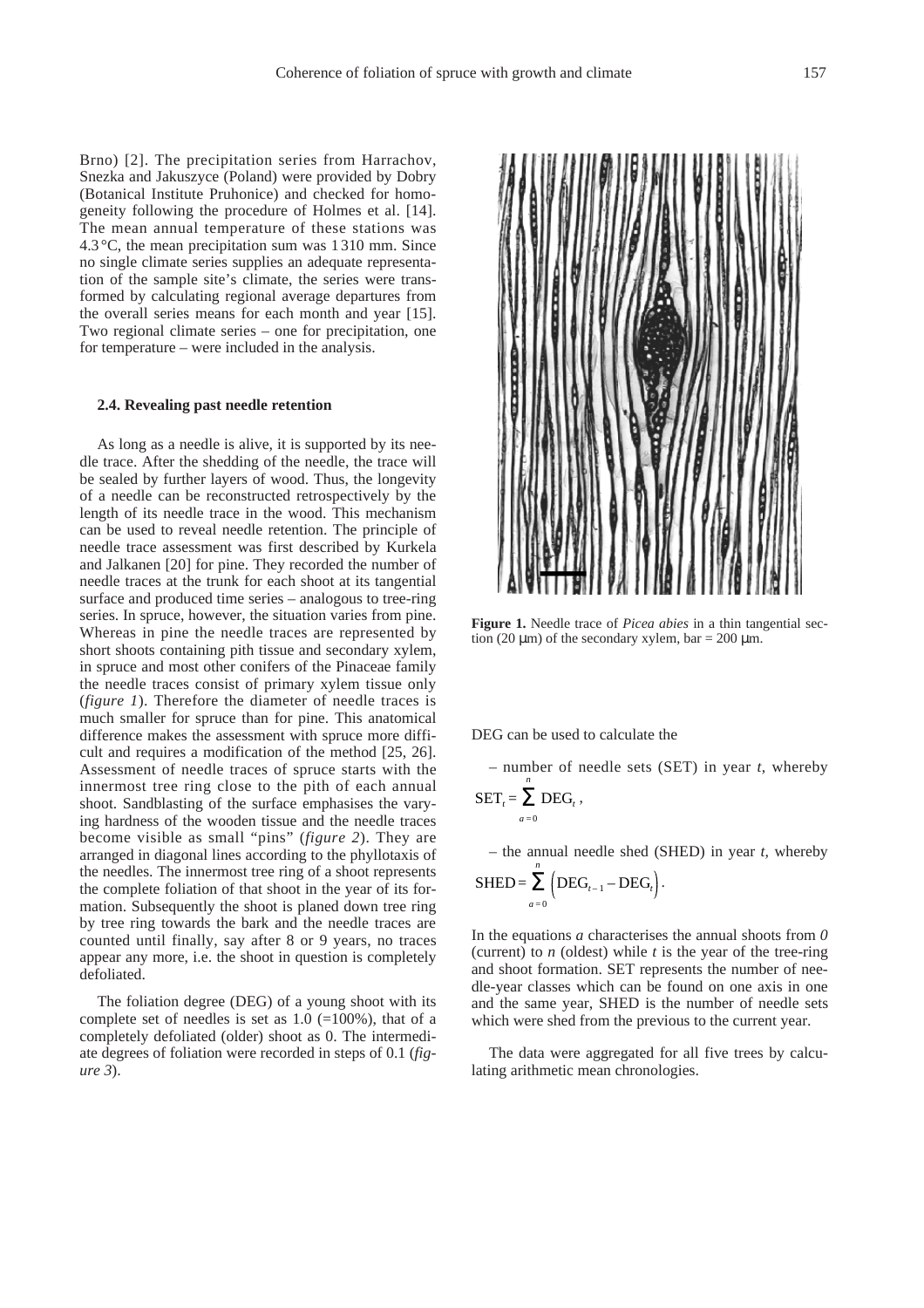

**Figure 2.** Needle traces of spruce after sandblasting the tangential surface,  $bar = 20$  mm.



**Figure 3.** Needle retention on a spruce twig; numbers indicate the foliation degree of each annual shoot summing up to 4.1 needle sets in this example.

# **3. CORRELATION AND RESPONSE FUNCTION ANALYSIS**

The time series of the different foliation and growth variables were compared with each other by correlation analysis. To ensure that these time series are stationary in time [6], a standardisation treatment with a cubic smoothing spline function was carried out. From the residual series mean chronologies (arithmetic mean) were established. The climatic impact on needle formation was studied using the response-function concept [9] in a slightly modified manner. The monthly mean temperature and monthly precipitation sum (independent variables) as well as the annual needle production (PROD), SET and SHED (dependent variables) entered a stepwise regression analysis as principle components. The resulting response function representing the climategrowth relationship was obtained by a bootstrap process [13] to achieve a maximum reliability of the regression.

# **4. RESULTS AND DISCUSSION**

# **4.1. Shoot length and radial increment**

An overview of the variation of all variables within and between trees is given in *figure 4*. The annual axial increment or shoot length (SHOOT) of the five trees fluctuated between 3 and 68 cm (median: 30 cm). Treering width (RING), calculated as a mean from the lowermost four shoots, was below 2 mm on average, but varied between 0.5 and 6 mm. The mean time series of all trees reveals an age trend of RING while SHOOT is more stationary in time (*figure 5*).

### **4.2. Needle production and needle density**

Annual needle production (PROD) of the main axis was 355 on average (median: 347), but fluctuated over time between 15 and 961 needles depending on the shoot length (*figure 6*). The variation between trees was 340 to 397 needles per year. Since shoot growth is controlled by the apical dominance, shoot length and number of needles is higher on the main axis than on a branch [24]. Moreover, annual needle production is controlled by genetic and/or ecological factors. The number of needles per cm shoot length (DENS) was 13 on average but ranged from 6 to 63 (*figure 6*). No long-term trends were observed.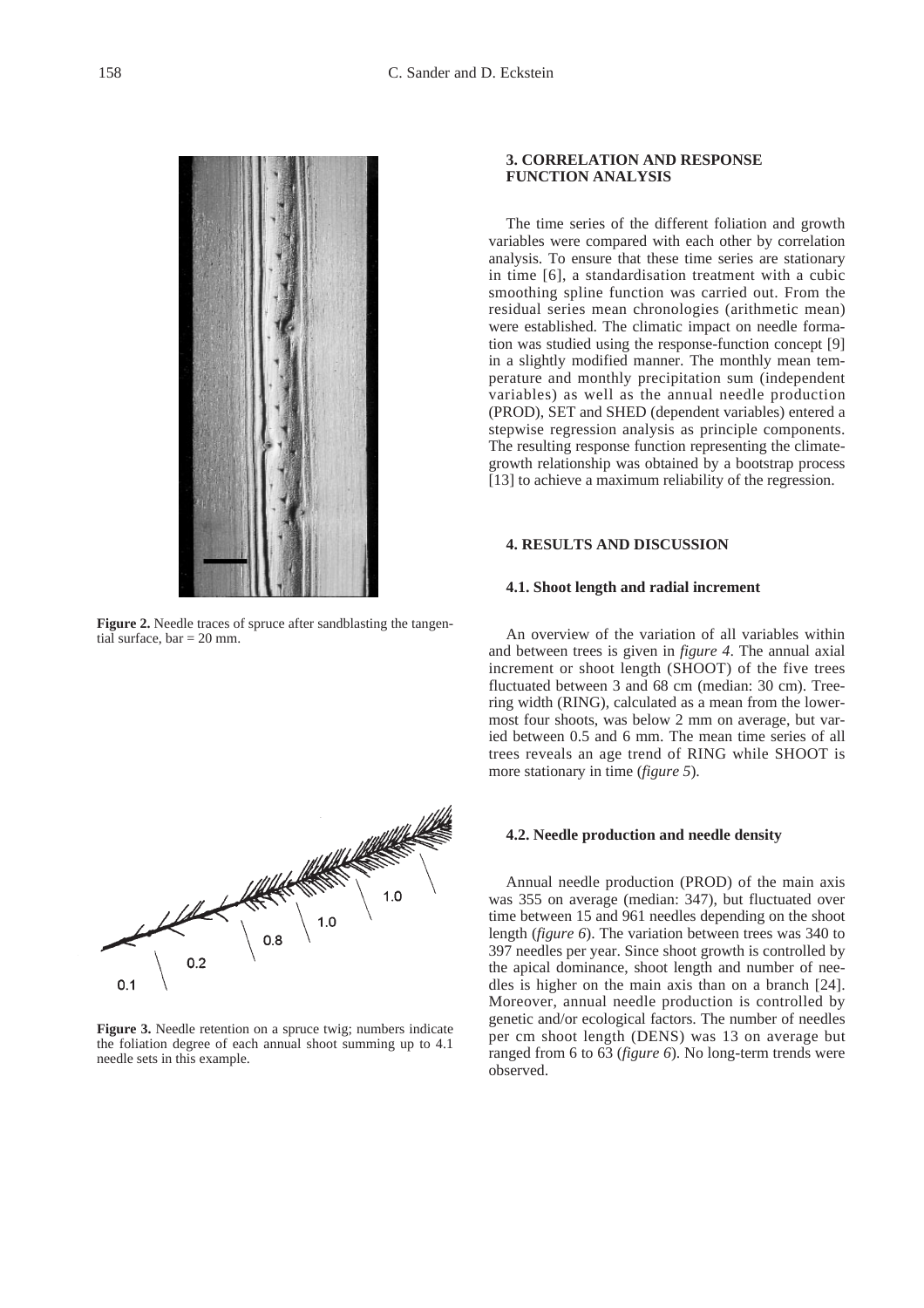

**Figure 4.** Variation of foliation and growth variables. Boxes represent values between the lower and the upper quartile including the median, while the whiskers show the range (min–max). Dots (°) and asterisks (\*) were used to mark outliers which are further from the median than  $1.5\times$  or  $3\times$ of the quartile range.

**Figure 5.** Shoot length (SHOOT) and mean tree ring width (RING) of five spruces on the main axis.

**Figure 6.** Annual needle production (PROD) and needle density (DENS) of five spruces on the main axis.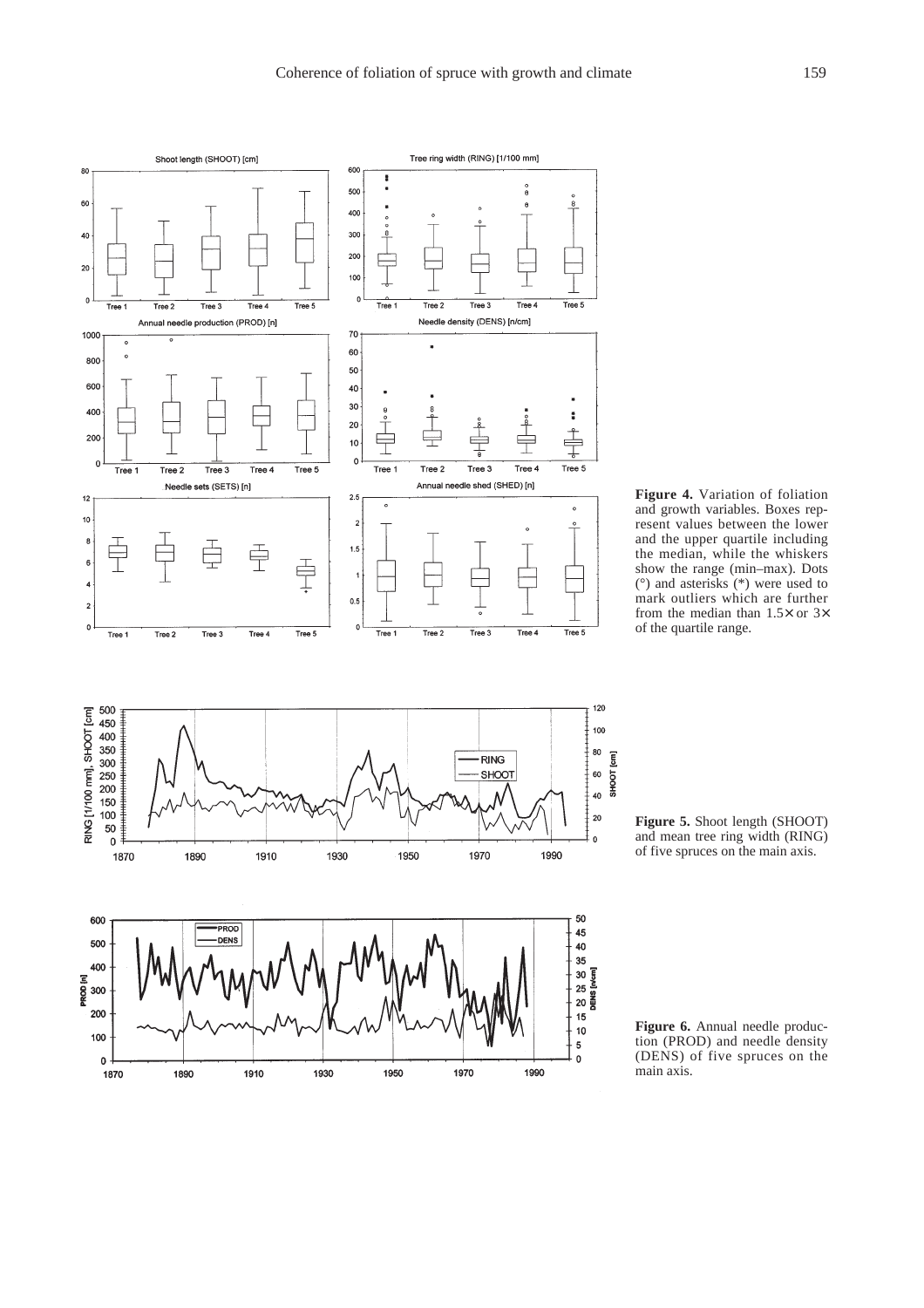## **4.3. Needle retention**

The variation in needle retention in spruce and other conifers has already been reported by Burger [4] and Zederbauer [34]. Ewers and Schmid [8] proved that the variability of needle retention in pine is dependent on the altitude of the sites. The longevity of needles is positively correlated with the specific leaf area [10]. Species with long living needles have a favourable carbon balance. Thus, needle retention can be considered as an adaptation strategy to extreme growth conditions. Jalkanen and Kurkela [16] were the first to reconstruct variations in the needle retention of pine in a retrospective analysis. The present study shows that spruce, too, revealed changes in needle retention. The mean of the number of needle sets (SETS) varied between 5.1 and 7.1 between the five study trees (*figure 4*). The average was 6.5 years or needle sets (arithmetic mean and median). The number of needle sets reached a maximum of 8.8, but needle age (longevity of a needle) even reached a maximum of 9.8 years. Burger [4], who studied the variation in needle retention of spruce over a vertical transect, found 6–7 needle sets to be normal at an elevation of 600–900 m a.s.l. The present study showed that needle retention is not constant over the lifespan of the tree, but variations were due more to long-term trends than to annual fluctuations (*figure 7*). The number of needle sets increased up to an age of 30 to 40 years of the spruces and decreased slightly afterwards. This phenomenon cannot be explained yet. A correlative inhibition as described by Gruber [12] is possible. Since older spruces replace their regular shoots more and more by proventive shoots, competition for water and nutrients lowers the supply of regularly formed shoots and therefore results in a lower number of needle primordia. On the other hand, long-term trends of needle retention were also found in Scots pine which does not produce proventive shoots [18]. The authors explain long-term variations with changes in growth rate and increasing stand density. In the present study, impact of air pollution cannot be taken into consideration since the slow decrease of needle retention appeared long before air pollution was reported for the Giant Mts. [30].

## **4.4. Annual needle shed**

In contrast to pine, spruce sheds its needles throughout the year with a maximum in spring and autumn [12]. In the spruces investigated one needle set was shed each year on average (arithmetic mean) while the median was slightly lower due to the asymmetric distribution of the values. The actual annual needle shed of a tree (SHED) still varied from 0.1 to 2.3 needle sets but, in general, fluctuated only slightly around the mean value (*figure 7*). There was no indication of extreme needle loss. It must be mentioned that the death and shedding of needles do not coincide. Needle death is a physiological process while needle shedding is induced by drying and mechanical abscission of the needle [12]. However, since the needle trace is part of the needle tissue it is unlikely that it will be prolonged if the needle supported is already dead. It can thus be assumed that a needle trace really represents a living needle.

#### **4.5. Comparison of foliation and growth variables**

Correlation coefficients between various standardised variables are presented in a correlation matrix (*table II*). The close positive relationship between annual needle production and shoot length is supported by a coefficient of 0.62 and illustrated in *figure 8*. Since the needle primordia are formed in the year preceding shoot elongation, shoot length is partly determined by the same factors which affect the formation of winter buds [3, 25]. This has also been reported by Roloff [23] for oak (*Quercus robur* L. and *Q. petraea* Liebl.) and by Clements [5] for red pine (*Pinus resinosa* Ait.). Needle density was slightly dependent on ring width and shoot length. It is thus possible to establish some impact of growth conditions during bud break and shoot



**Figure 7.** Number of needle sets (SETS) and mean annual needle shed (SHED) of five spruces on their main axis, from Sander and Eckstein 1997, modified.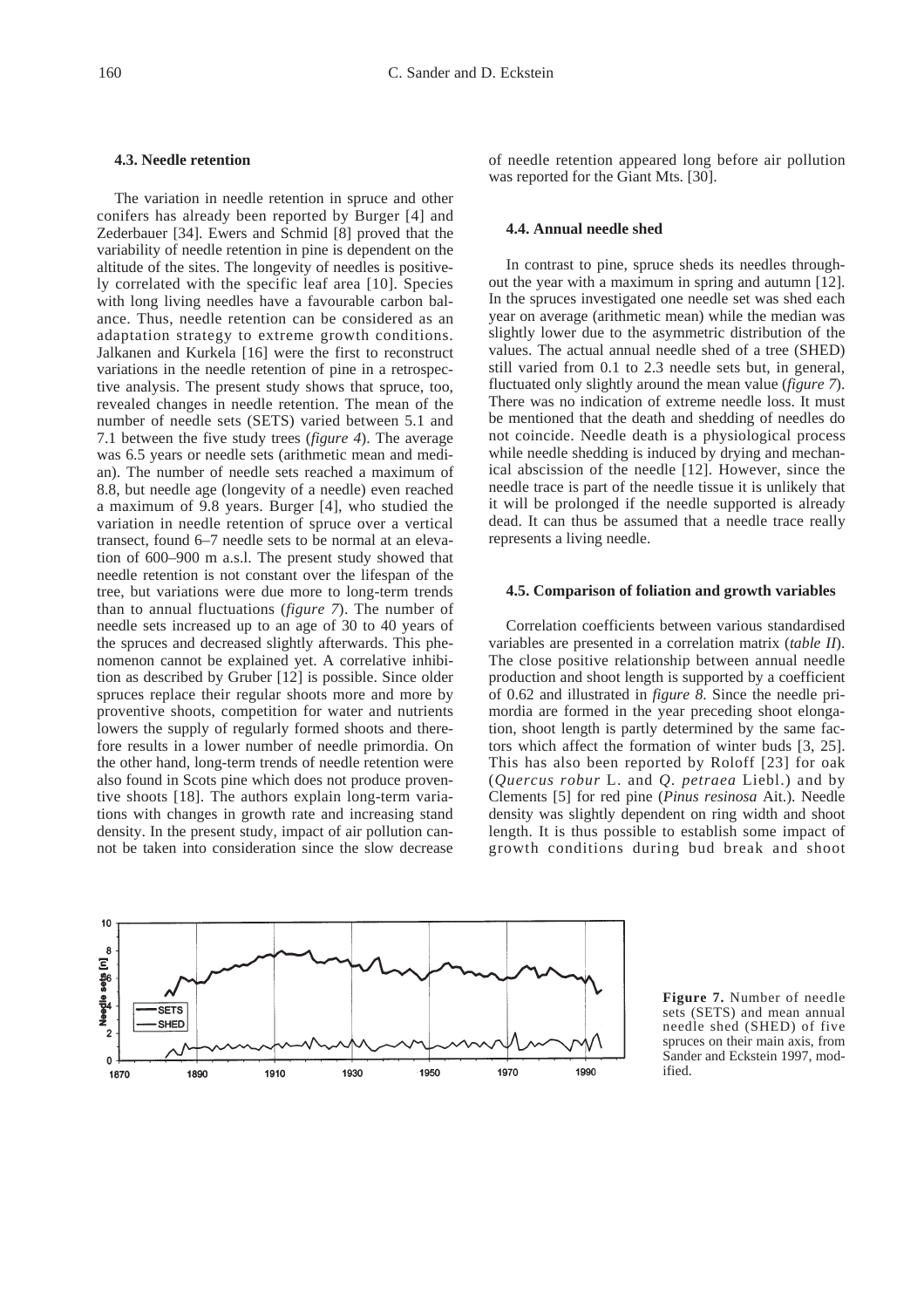**Table II.** Correlation between foliation and growth variables (standardised). Significant values are emphasised by asterisks (\*:  $\alpha$  = 0.05, \*\*:  $\alpha$  = 0.001).

|              | <i>PROD</i> | DENS      | <b>SETS</b> | <b>SHED</b> | <i>SHOOT</i> |
|--------------|-------------|-----------|-------------|-------------|--------------|
| <b>DENS</b>  | 0.26        |           |             |             |              |
| <b>SETS</b>  | $-0.06$     | $-0.13$   |             |             |              |
| <b>SHED</b>  | 0.17        | $-0.03$   | $*$ $-0.78$ |             |              |
| <b>SHOOT</b> | $**0.62$    | $*$ -0.33 | 0.20        | 0.04        |              |
| <b>RING</b>  | $-0.22$     | $*$ -0.46 | 0.19        | $-0.21$     | $-0.02$      |

elongation. In contrast, the radial increment at the stem base did not show any significant correlation with the contemporaneous annual needle production.

Relationships between the conductive xylem tissue and the foliation have been described in the pipe model theory by Shinozaki et al. [29]. Several further studies were able to prove a close relationship between foliation – expressed as leaf area index, leaf dry weight or leaf area, and the conductive system of a tree – expressed as sapwood area or growth rate (e.g. [19, 22]). The relationship between foliage and growth parameters is more distinct for data assessed from individual crown zones than for data aggregated for the whole crown [22]. This might also explain the low correlation of foliation parameters with the aggregated tree-ring width (within the lower trunk) in this study. If the analysis is limited to a single shoot, where the sites of assimilation and of the allocation of carbon are close together, the relationship between the annual needle production and growth becomes much stronger, too [24]. In consequence, cambial age plays a major role in this context; an older cambium "suffers" from a loss of information and of mass transfer from the assimilative apparatus.

It should be mentioned that there was no indication of forest decline from the data obtained. A slightly declining number of needle sets and radial increment can be

considered a natural ageing effect probably caused by age-related declining leaf area index and primary productivity as**,** for example, described by Mencuccini and Grace [21].

#### **4.6. Response function analysis**

Foliation and growth of trees are affected by various biotic and abiotic factors. Besides genetic determination, climate and soil conditions are the most important predictors of growth processes. Recently, Aussenac [1] presented a literature review of these interactions on the forest stand level. The introduction of the time factor into such considerations makes the statistical analysis of the climate/foliation relationship feasible. This study constitutes an initial attempt to gain appropriate insight over a period of several decades.

Since winter buds are formed during the vegetation period prior to the year of shoot elongation, the period from March to October of the previous growing period was included in the step-by-step regression analysis. The temperatures in March and October – the period at the beginning and end of bud formation – had a significant impact on annual needle production ( $r = 0.36$ ,  $a = 0.05$ , *figure 9*). Worral and Mergen [33] report on the control of bud break by temperature. Gruber [11] describes the parallel development of the shoot and its buds and found that the final needle primordia can be initiated in October. Thus, the number of needle primordia is possibly controlled by the duration of bud formation. Low temperature in spring and/or autumn may shorten the period of primordia initiation. Neither needle retention nor needle shed revealed any coherence with climatic variables.



**Figure 8.** Coherence between annual needle production (PROD) and shoot length (SHOOT).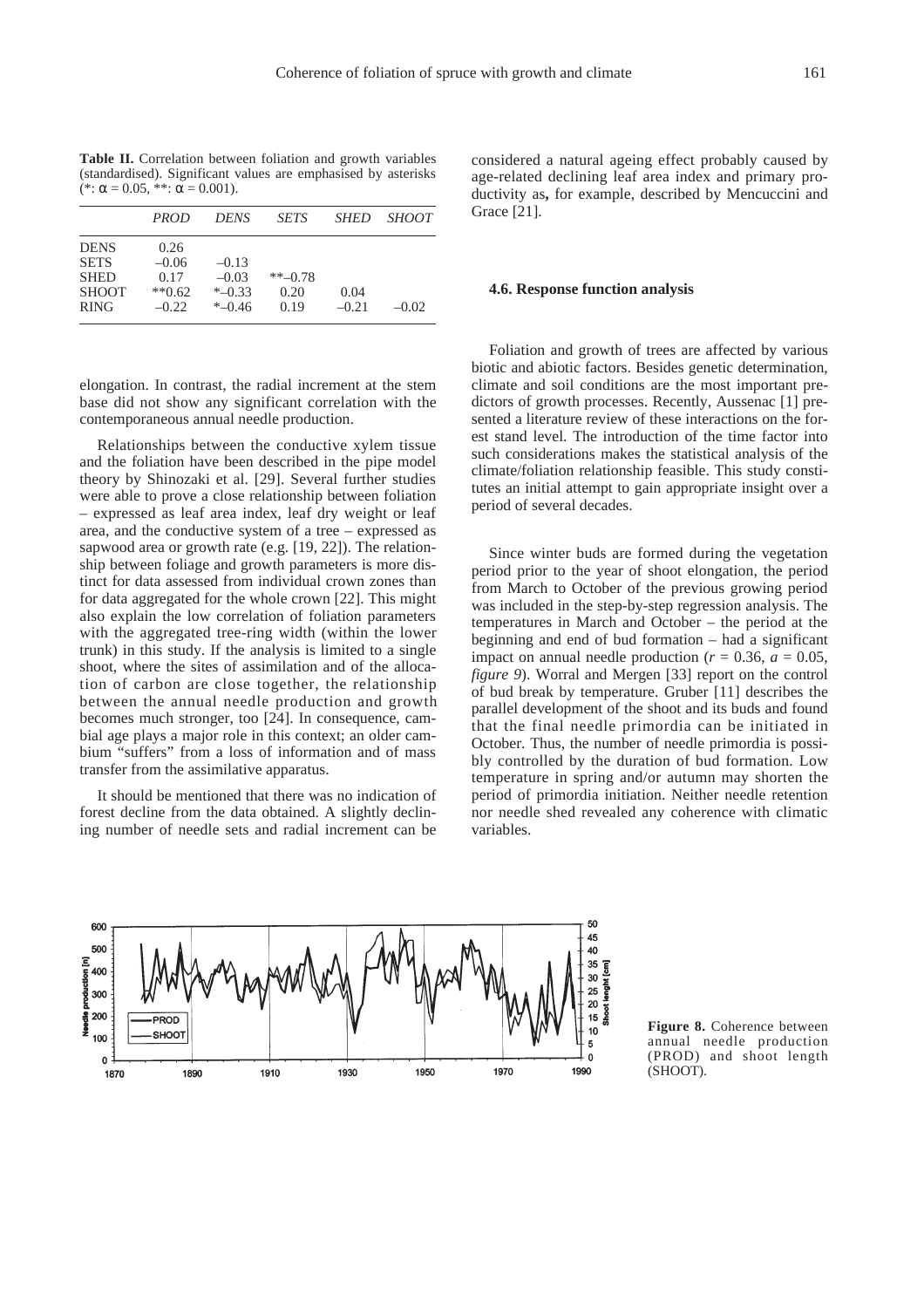

**Figure 9.** Relationship between March + October temperature and annual needle production (PROD).

## **5. CONCLUSION**

This study was limited to the main axis of five spruce trees. One should therefore be careful about generalising the results. Nevertheless, it is possible to draw some conclusions. Needle retention is not necessarily a stationary characteristic of spruce, but can reveal long-term changes. Investigations at various ecological sites using larger sample sizes are required for a better understanding of the controlling processes. Needle retention, together with branching, affects crown transparency, hence the use of needle age or number of needle sets for forest health surveys has to take natural fluctuations of these variables into consideration. Site conditions, as well as age trends, can also affect needle retention. For the spruce trees investigated annual needle production and density along the main stem suggested a strong connection with bud formation and shoot elongation.

**Acknowledgements:** We would like to thank the German Science Foundation (DFG) for supporting this study and the Krkonoše National Park Service (KRNAP) for providing the sample material. The help of our student assistants Karl-Heinz Rolle, Frank Deutsch and Udo Nonnenmacher is very much appreciated. Last but not least: thanks to Yvonne Bulmer for the revision of the English text.

### **REFERENCES**

[1] Aussenac G., Interactions between forest stands and microclimate: Ecophysiological aspects and consequences for silviculture, Ann. For. Sci. 57 (2000) 287–301.

[2] Brádzil R., Dobrý J., Kyncl J., Štephánová P., Rekonstrukce teploty vzduchu teplého pulroko v oblasi Krkonos na základe lektokruhu smrku v obdobi 1804–1989 [Reconstruction of air temperature for the summer season in the Giant Mts. based on tree-rings of spruce during the period 1804–1989], Geografie-Sbornik Ceské Geprafické Spolecnosti 102 (1997) 3–16.

[3] Burger H., Untersuchungen über das Höhenwachstum verschiedener Holzarten. [Studies on the height increment of different wood species], Mitt. Schweiz. Anst. forstl. Versuchswes. 14 (1926) 29–158.

[4] Burger H., Die Lebensdauer der Fichtennadeln. [The longevity of spruce needles], Schweiz. Zeitschr. Forstwes. 78 (1927) 372–375*.*

[5] Clements J.R., Shoot responses of young red pine to watering applied over two seasons, Can. J. Bot. 48 (1970) 75–80.

[6] Cook E.R., Peters K., The smoothing spline: a new approach to standardizing forest interior tree-ring-width series for dendroclimatic studies, Tree-Ring Bulletin 41 (1981) 45–53.

[7] Eckstein D., On the application of dendrochronology for the evaluation of forest damage, in: IUFRO Conf. on Inventorying and Monitoring Endangered Forests, Zürich, 1985, pp. 287–290.

[8] Ewers F.W., Schmid R., Longevity of needle fasciles of *Pinus longaeva* (Bristlecone pine) and other North American pines, Oecologia 51 (1981) 107–115.

[9] Fritts H.C., Tree rings and climate, Academic Press, London, New York, San Francisco, 1976.

[10] Gower S.T., Reich P., Son Y., Canopy dynamics and aboveground production of five tree species with different leaf longevities, Tree Physiol. 12 (1993) 327–345.

[11] Gruber F., Beiträge zum morphogenetischen Zyklus der Knospe, zur Phyllotaxis und zum Triebwachstum der Fichte (*Picea abies* [L.] Karst.) auf unterschiedlichen Standorten. [Contribution on the morphogenetic cycle of the bud, on the phyllotaxis, and on the shoot growth of spruce on different sites]. Berichte des Forschungszentrums Waldökosysteme/Waldsterben, Univ. Göttingen, Reihe A, Bd. 25, 1987.

[12] Gruber F, Verzweigungssystem, Benadelung und Nadelfall der Fichte (*Picea abies*). [Branching, needle foliage and needle fall of Norway spruce (*Picea abies*)], Birkhäuser Verl., Boston, Berlin, 1990.

[13] Guiot J., The bootstrapped response function, Tree-Ring Bulletin 51 (1993) 39–41.

[14] Holmes R.L., Adams R.K., Fritts H.C., Tree-ring chronologies of Western North America: California, Eastern Oregon and Northern Great Basin, Chronology Series IV, Tuscon, University of Arizona, 1987.

[15] Holmes R.L., Dendrochronology Program Library – Users Manual. Laboratory of Tree-Ring Research, University of Arizona, Tucson, Arizona USA, 1994.

[16] Jalkanen R., Kurkela T., Needle retention, age, shedding and budget, and growth of Scots pine between 1865 and 1988, in: Kauppi P. et al. (Eds.), Acidification in Finland, Springer Verlag, Berlin, Heidelberg, 1990.

[17] Jalkanen R., Aalto T., Kurkela T., The use of needletrace method (NTM) in retrospectively detecting